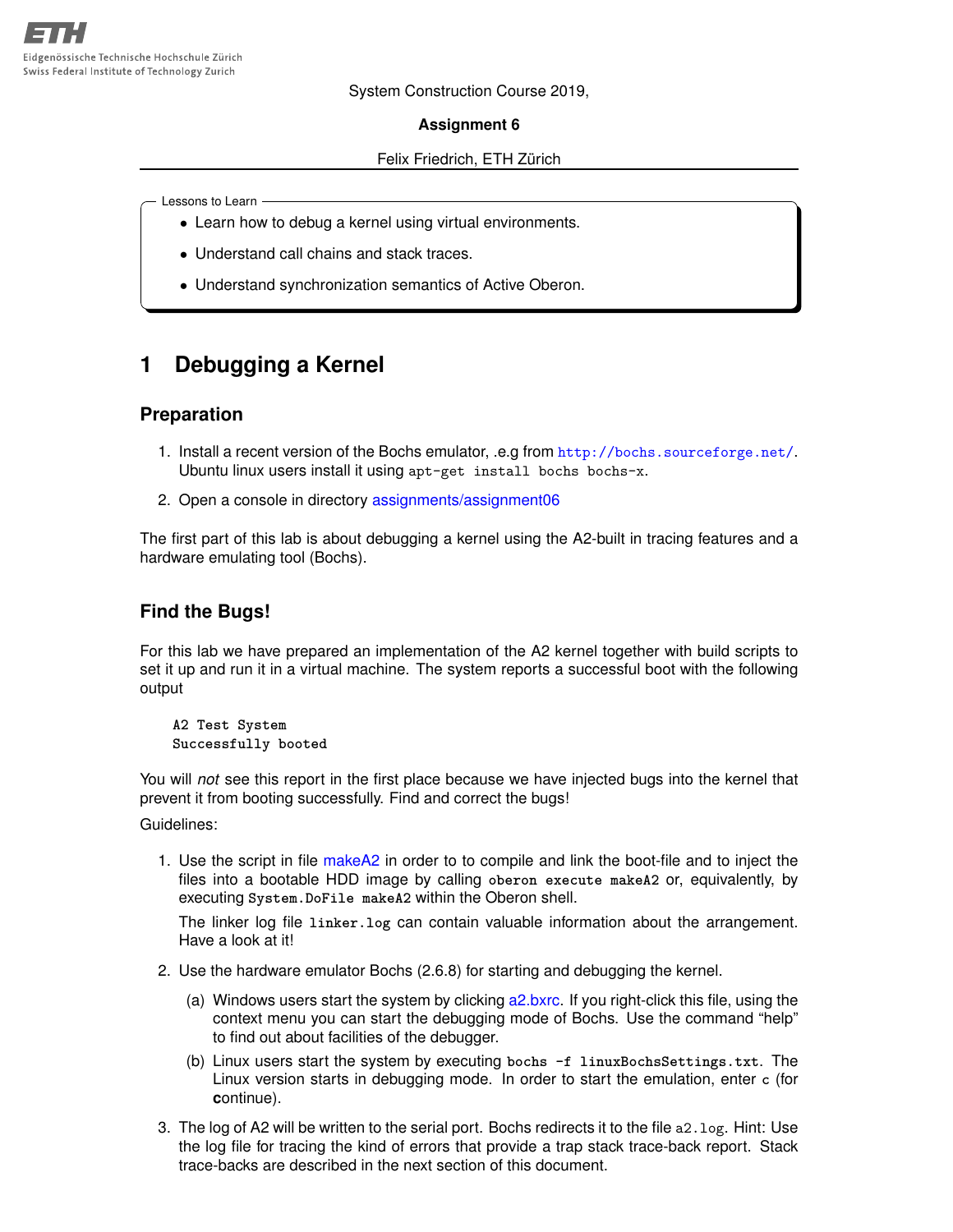*System Construction Course 2019, 6* 2

• Further hints: when in debugging mode, you can interrupt a running system with Ctrl-C (typed at the debugging console of Bochs). Make use of time-breakpoints in Bochs, when you cannot locate the exact location of a problem. Use the linker-log to find out where you are with respect to the source code.

## **Understanding a Trap Traceback**

When you (later on) run code in  $A_2$ , it can happen that you see a red window popping up. Such a red window indicates that something went wrong. Usually it happens as a result of an unhandled runtime exception that needs intervention, such an array index out of bounds, nil pointer access, programmed halt, assert failed etc. During startup of a kernel the information is displayed on the text console and / or written to other debug channels such as a serial port.

The following module, for example, will produce a trap when TrapExample.Test is executed.

```
MODULE TrapExample;
VAR a: ARRAY 2 OF CHAR;
 PROCEDURE Test2(x: SIZE);
 BEGIN
   a[x] := "A"; (∗ if x exceeds the length of a, this will lead to a trap ∗)
 END Test2;
 PROCEDURE Test∗;
 BEGIN
   Test2(10);
 END Test;
END TrapExample.
```
The trap output can be used to diagnose the history of a trap. Inspection of the trap is also referred to as *Post Mortem Debugging*. A trap starts with information on the trap number and reason (here: index out of range). Then there is more general information on the system release followed by the state of the registers and flags. After that we see the process ID and the active object that is associated with the process (here: Commands.Runner).

<sup>1</sup> LinuxA2 Gen. 64−bit, Oct 26 2019 2019/10/26 15:34  $\overline{2}$ 3 Trap 5.7 (index out of range) 4  $5$  SP = 00007F79FA0A8430 FP = 00007F79FA0A8448 PC = 00007F79770C38DD 6 <sup>7</sup> RAX = 0000000000000000 RBX = 00007F797704B9C0 RCX = 00007F79FFC3E320 RDX = 00007F79FA0A9A20 8 RSI = 00007F797704B9C0 RDI = 000000000000000A R8 = 0000000000000000 R9 = 00007F79640075E0 <sup>9</sup> R10 = 0000000000000000 R11 = 0000000000200246 R12 = 00007F79FA0A8FC0 R13 = 0000000000000000 <sup>10</sup> R14 = 000000000807FC60 R15 = 00007F79FA0664E8 11 <sup>12</sup> Process: 85 run 0 000007F7977049890:Commands.Runner NIL {0}

After this prolog starts the stack trace. The runtime builds this information by traversing the stack frames from top to bottom. Read from bottom to top (lines 7,5,4,2), it shows how procedures were called. In our example it starts with Objects.Wrapper. Objects.BodyStarter executed the body of object Commands.Runner that called TrapExample.Test which itself called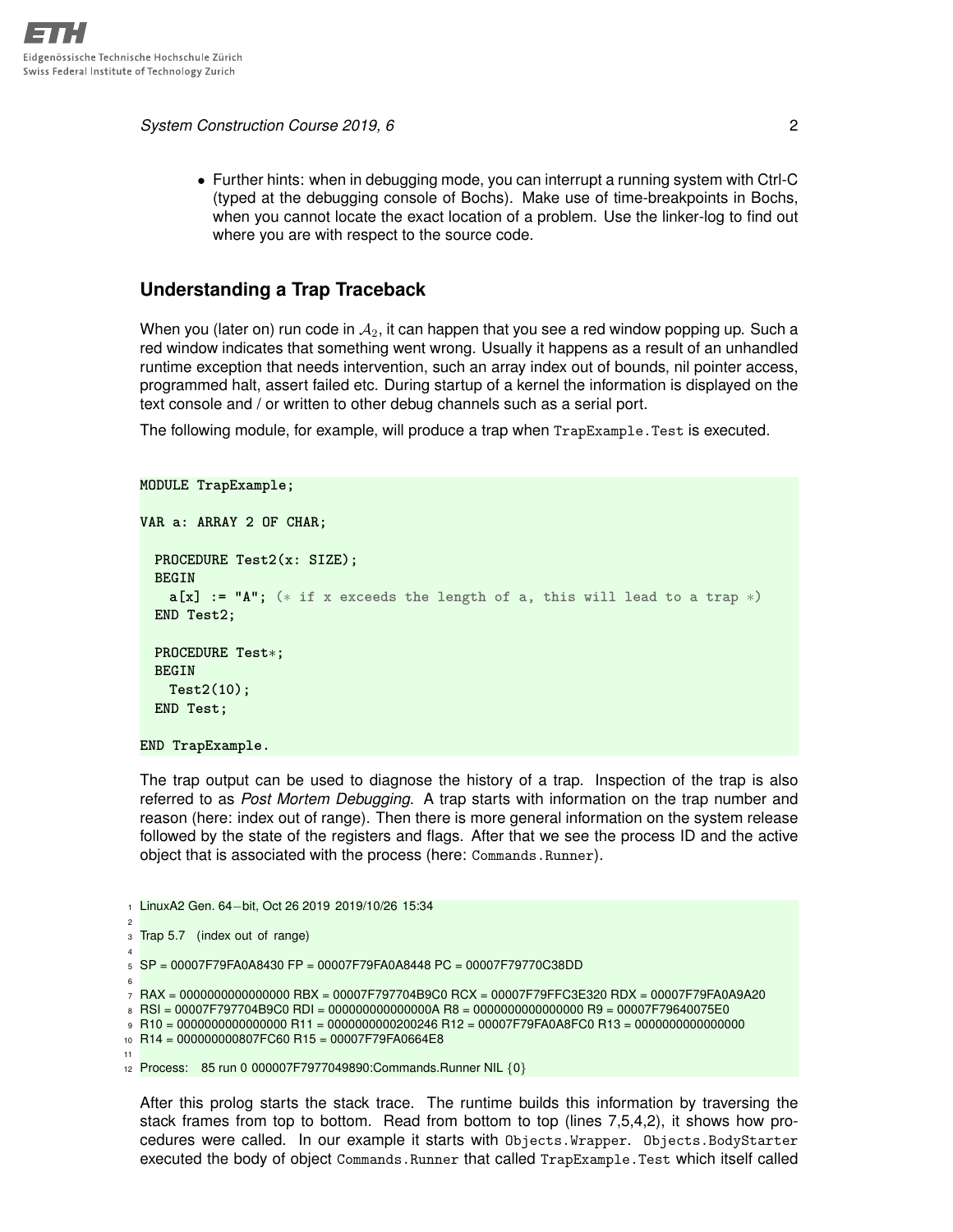#### **System Construction Course 2019, 6** 3

TrapExample.Test2. This is where the trap occured. More specifically, at instruction offset 44 (bytes) relative to the start of TrapExample.Test2. The offset can be utilized to determine the exact location of a trap both in binary code but also, using the compiler, in source code. In a kernel output, the pc=number [hex number] shows the location of the program counter as absolute value and therefore allows also to examine where the trap happened by comparison with the linker script.

Between procedure and module names we see other names followed by an equal sign. They denote the variables and parameters of the respective procedures. For example, in procedure TrapExample.Test2, variable x had a value of 10, ultimately causing the index out of bound trap.

1 StackTraceBack:

- <sup>2</sup> TrapExample.Test2:44 pc=00007F79770C38DD fp=00007F79FA0A8448 crc=D3BC8C17
- $x = [\omega 16] 10$
- <sup>4</sup> TrapExample.Test:39 pc=00007F79770C3919 fp=00007F79FA0A8470 crc=D3BC8C17
- <sup>5</sup> Commands.Runner.@Body:790 pc=00000000080A3A85 fp=00007F79FA0A8490 crc=6208ACC3
- <sup>6</sup> @Self= [@16] 00007F7977049890 (Commands.Runner)
- <sup>7</sup> Objects.BodyStarter:714 pc=000000000807FF2A fp=00007F79FA0A84D8 crc=97D54EE8
- <sup>8</sup> p= [@−16] 00007F797704B100 (Objects.Process)
- res= [@−20] 0
- <sup>10</sup> sp= [@−32] 00007F79FA0A84A8

## **2 A Recursive Lock**

This second part of the exercise does only work in case you have solved part 1.

This second part of this lab is to learn how to use the language constructs of Active Oberon for process synchronisation in A2.

Critical sections can be executed by at most one process at a time. In A2, only non recursive locks are implemented, which means that a process can only enter a critical section once, even if it holds the lock. Implement a recursive lock to allow a process to re-enter a critical section recursively.

The intended usage is like this:

**VAR lock: RecursiveLock; NEW(lock); ... lock.Acquire(); ... (**∗ **critical section (without AWAIT)** ∗**) lock.Release()**

We provide some initial context with module [Locks.Mod](https://svn.inf.ethz.ch/svn/lecturers/vorlesungen/trunk/syscon/2019/shared/assignments/assignment06/src/Locks.Mod)

Module [TestLocks.Mod](https://svn.inf.ethz.ch/svn/lecturers/vorlesungen/trunk/syscon/2019/shared/assignments/assignment06/src/TestLocks.Mod) serves as a testing program.

Once, successfully implemented, the kernel log should end with lines like the following:

**0,1,2,3,4,5,6,7,8,9,10,11,12,13,14,15,16,17,18,19,20 0,1,2,3,4,5,6,7,8,9,10,11,12,13,14,15,16,17,18,19,20 0,1,2,3,4,5,6,7,8,9,10,11,12,13,14,15,16,17,18,19,20**

The following command can be used in order to build and run the test example (in Linux):

**./oberon execute makeTestLocks && bochs** −**f linuxBochsSettings.txt**

Hints: